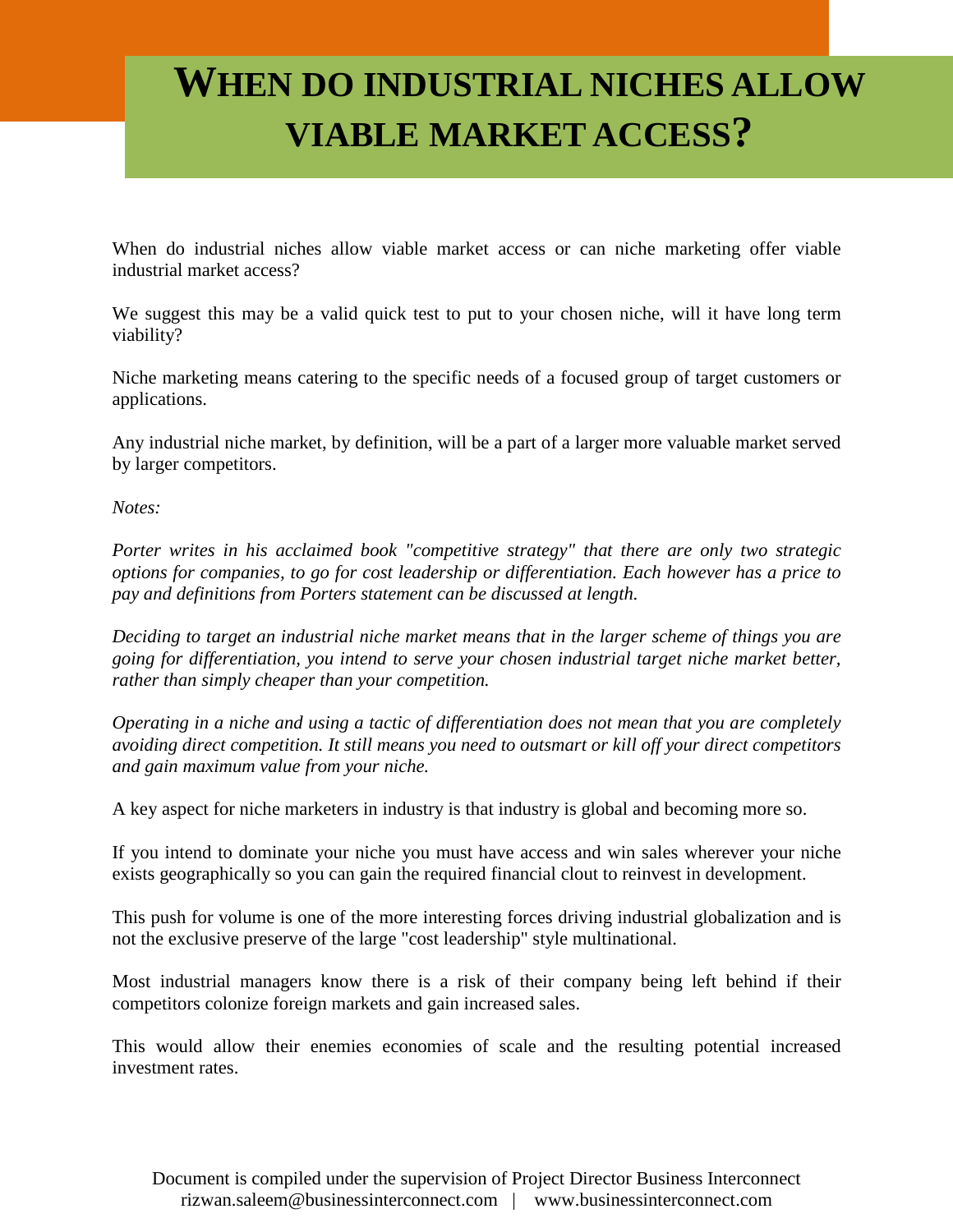Their competitors could enter a virtuous circle of greater access, larger volumes and greater sales which would improve their ability to profit from their niche, invest more in development and as a result sell yet more into home and overseas markets.

One of the driving forces behind a push for export sales is the "do it to them before they do it to you" school of thought.

Market access issues for the niche marketer are the same as for any other:

- Access to distribution chains at home and abroad
- The ability to produce language options
- Perhaps local build, buying or assembly of various types of goods
- The ability to ensure compliance to relevant international standards and compliance bodies, perhaps ISO, BS, EN, DIN, UL, CSA etc
- Will the niche market you have chosen fund the costs of gaining these approvals?
- Will your niche market and product offering be profitable enough to motivate overseas resellers to promote your goods?
- Does your niche market allow you to employ technical language specialists for your manuals, promotional literature, selling efforts in those counties where industry exists?
- Shipping issues.
- Duty issues and local market channel issues
- Entrenched foreign / local competition

There are a number of routes to market which are not mutually exclusive:

- Normal branded selling via your own outlets.
- Direct sale from your home base.
- Resale using distributors or agents.
- Selling using others brands, where your product is branded as theirs to gain market access.

This is where a special challenge faces niche marketers:

*Notes:*

*A primary requirement for successful niche marketing is detailed market knowledge.* 

*Your company must be close to your target customers, it must fundamentally understand their needs and be in a position to provide the best solutions today and tomorrow.* 

*This does mean that the ideal position is to have your staff on the ground.* 

*It means, if you are selling viably through resellers, you must access their customers and understand their present and future requirements.*